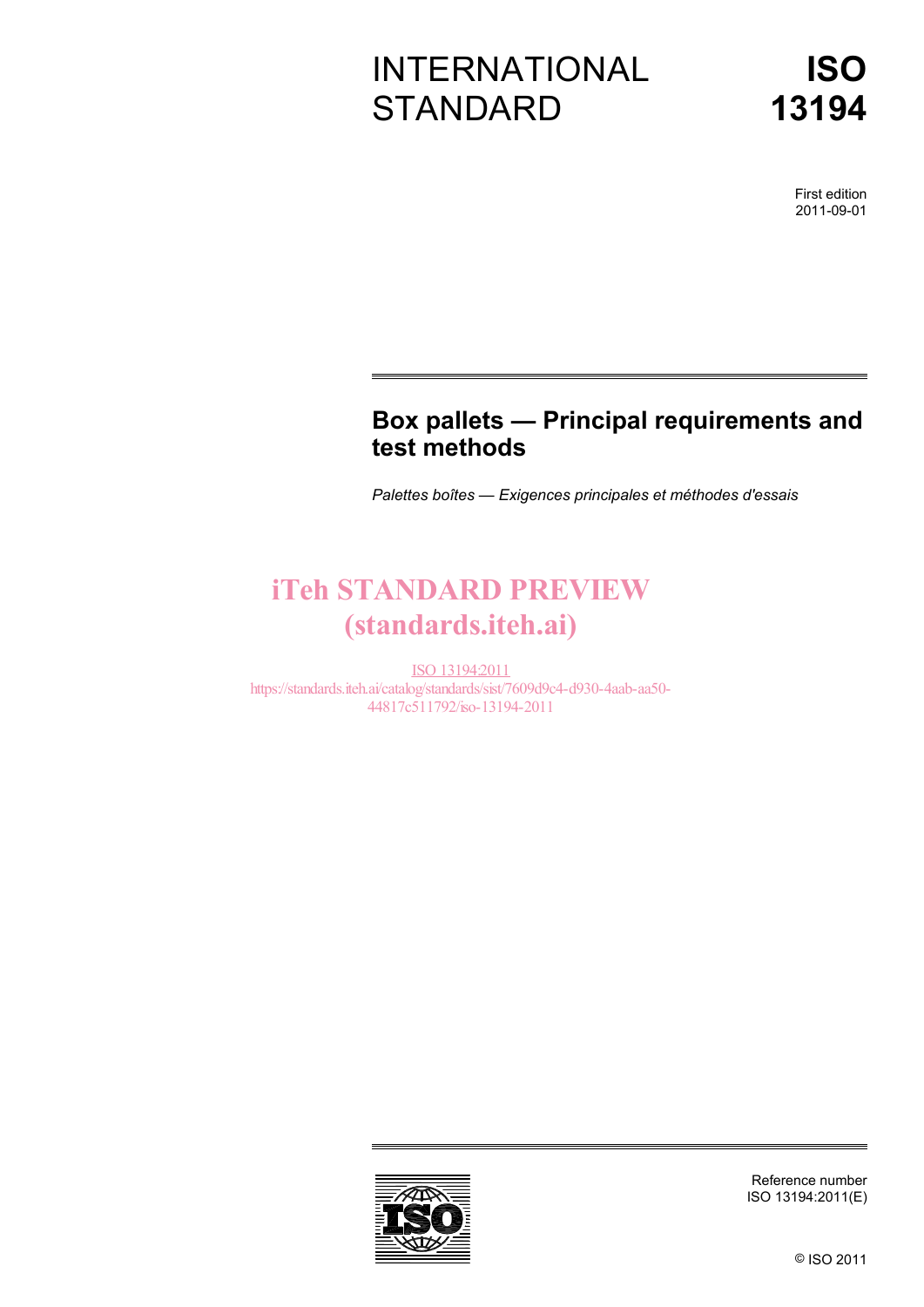## iTeh STANDARD PREVIEW (standards.iteh.ai)

ISO 13194:2011 https://standards.iteh.ai/catalog/standards/sist/7609d9c4-d930-4aab-aa50- 44817c511792/iso-13194-2011



### **COPYRIGHT PROTECTED DOCUMENT**

#### © ISO 2011

All rights reserved. Unless otherwise specified, no part of this publication may be reproduced or utilized in any form or by any means, electronic or mechanical, including photocopying and microfilm, without permission in writing from either ISO at the address below or ISO's member body in the country of the requester.

ISO copyright office Case postale 56 · CH-1211 Geneva 20 Tel. + 41 22 749 01 11 Fax + 41 22 749 09 47 E-mail copyright@iso.org Web www.iso.org

Published in Switzerland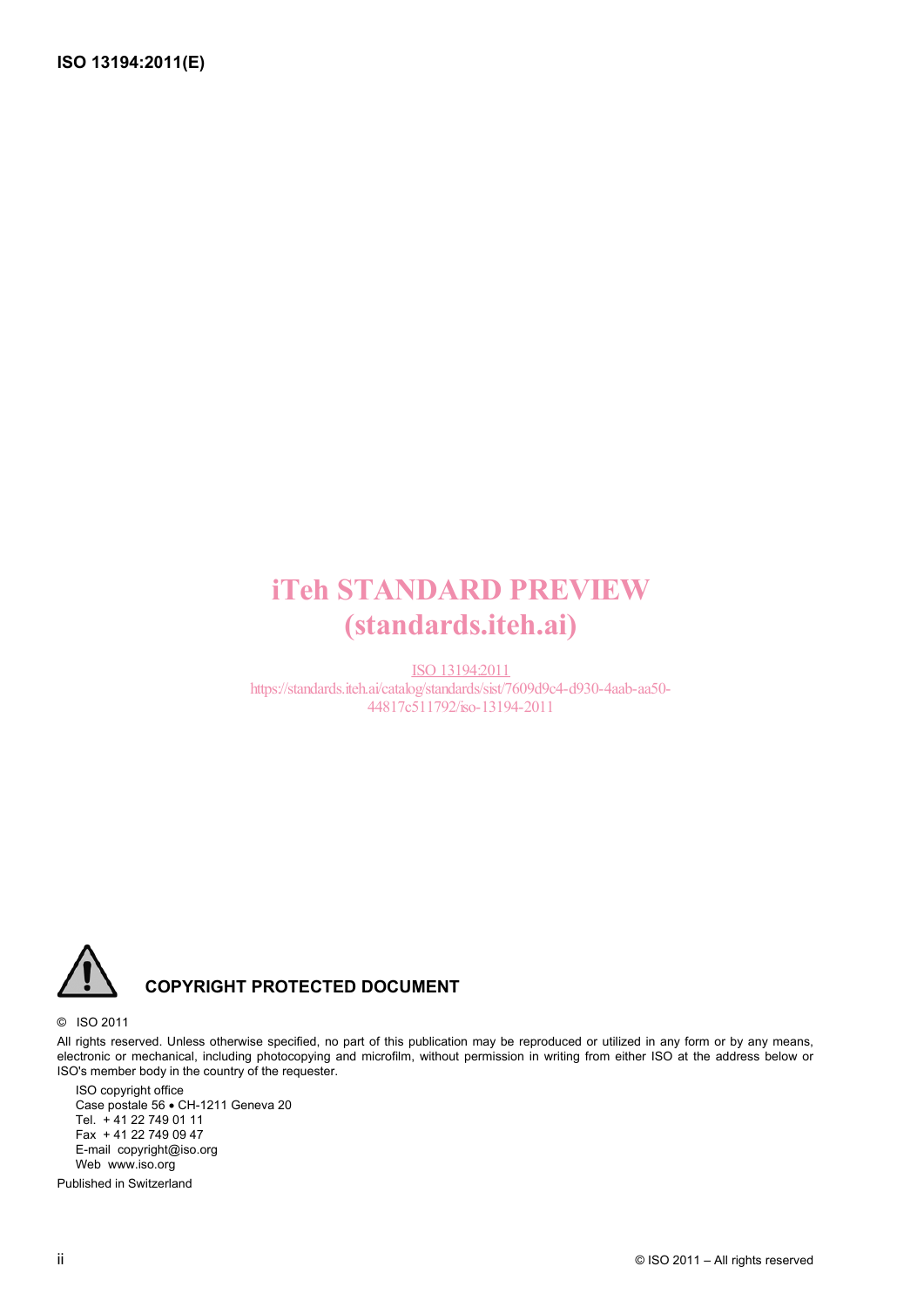### **Contents**

Page

| 1 <sup>1</sup>          |  |  |
|-------------------------|--|--|
| $\overline{2}$          |  |  |
| $\overline{3}$          |  |  |
| $\overline{\mathbf{4}}$ |  |  |
| 5                       |  |  |
| $6\phantom{a}$          |  |  |
| $\overline{7}$          |  |  |
| 8                       |  |  |
|                         |  |  |
|                         |  |  |

# **iTeh STANDARD PREVIEW** (standards.iteh.ai)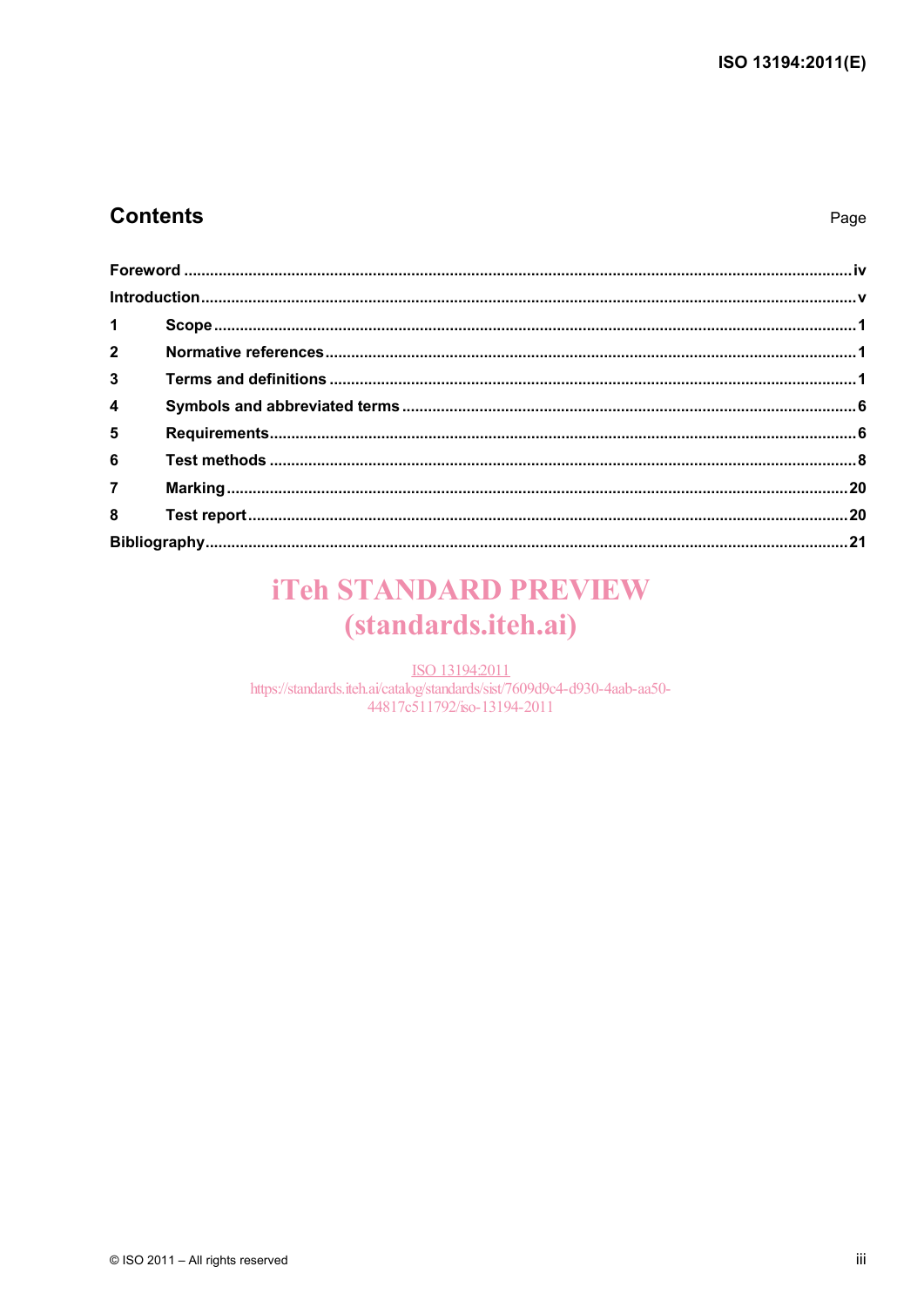### **Foreword**

ISO (the International Organization for Standardization) is a worldwide federation of national standards bodies (ISO member bodies). The work of preparing International Standards is normally carried out through ISO technical committees. Each member body interested in a subject for which a technical committee has been established has the right to be represented on that committee. International organizations, governmental and non-governmental, in liaison with ISO, also take part in the work. ISO collaborates closely with the International Electrotechnical Commission (IEC) on all matters of electrotechnical standardization.

International Standards are drafted in accordance with the rules given in the ISO/IEC Directives, Part 2.

The main task of technical committees is to prepare International Standards. Draft International Standards adopted by the technical committees are circulated to the member bodies for voting. Publication as an International Standard requires approval by at least 75 % of the member bodies casting a vote.

Attention is drawn to the possibility that some of the elements of this document may be the subject of patent rights. ISO shall not be held responsible for identifying any or all such patent rights.

ISO 13194 was prepared by Technical Committee ISO/TC 51, *Pallets for unit load method of materials handling*.

## iTeh STANDARD PREVIEW (standards.iteh.ai)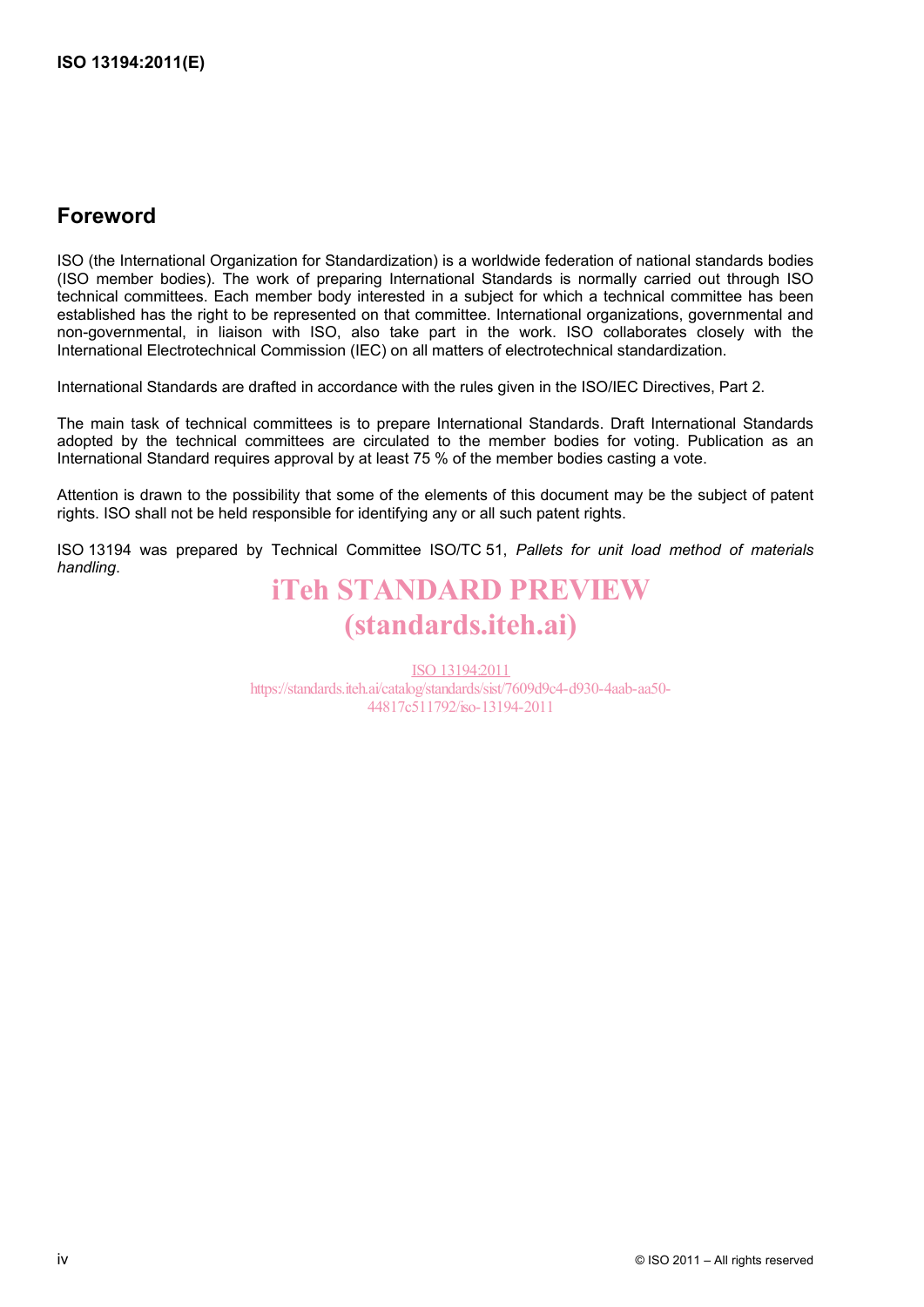### **Introduction**

This International Standard provides definitions and specifies principal requirements and test methods for box pallets, excluding tank and silo pallets as defined in ISO 445. It is performance-based, i.e. no minimum values are fixed. It reflects ISO 8611-1 in this respect. Box pallets are tested in accordance with the claimed performances.

This International Standard evaluates performances in relation to the load capacity of a box pallet carrying a uniformly distributed load used as test load and called the nominal load. However, it is recognized that the maximum working load for a box pallet could vary with the type of load carried and that, for a specific type of load, the maximum working load can be smaller or larger than the nominal load of a box pallet. Therefore, the allowable maximum load for a given design of box pallet varies according to the characteristics of the type of load carried.

## iTeh STANDARD PREVIEW (standards.iteh.ai)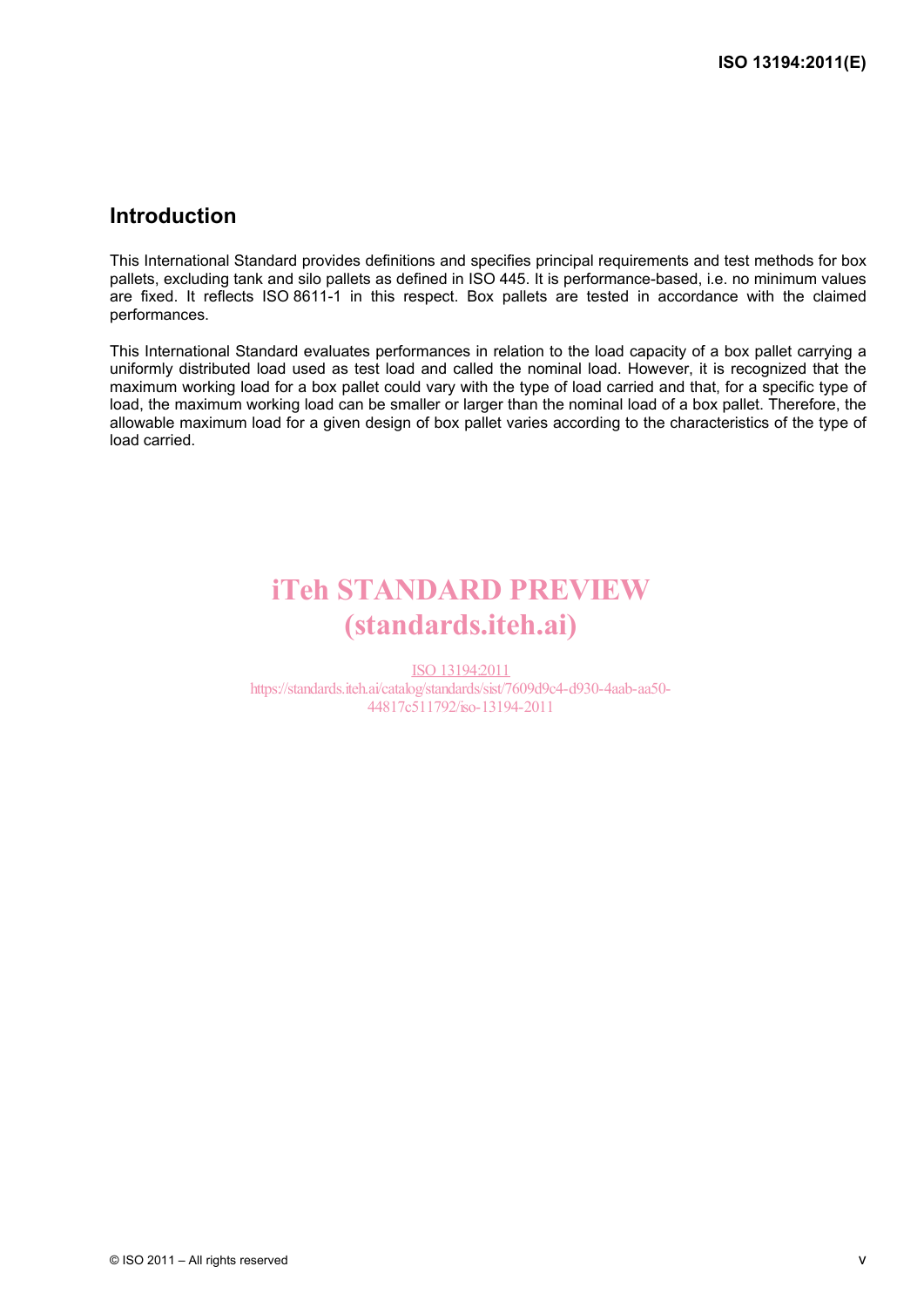# iTeh STANDARD PREVIEW (standards.iteh.ai)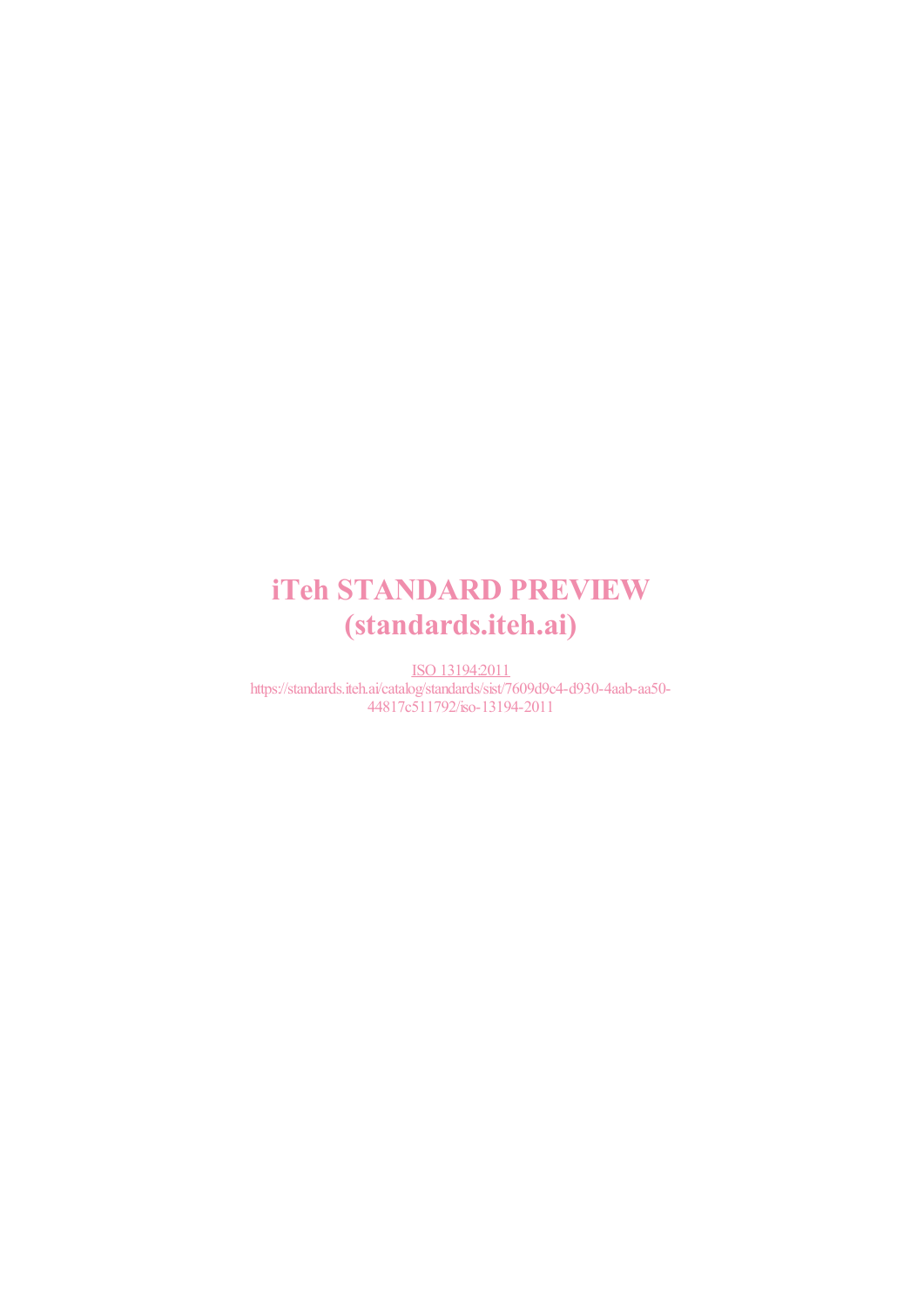## **Box pallets — Principal requirements and test methods**

#### **1 Scope**

This International Standard specifies the definitions, principal requirements and test methods for box pallets of all materials. It applies to box pallets, including post pallets and cage pallets, but is not intended to apply to tank and silo pallets as defined in ISO 445. It also applies to box pallets which can be stacked and handled by forklift trucks or pallet trucks, but excludes other lifting devices.

This International Standard addresses the performance of the box pallet only, and not its contents.

#### **2 Normative references**

The following referenced documents are indispensable for the application of this document. For dated references, only the edition cited applies. For undated references, the latest edition of the referenced document (including any amendments) applies  $ARD$   $PREV$   $EW$ 

ISO 445, *Pallets for materials handling* **AYOFAPUAY, itch.ai**)

ISO 6780, *Flat pallets for intercontinental material handling — Principal dimensions and tolerances* ISO 13194

ISO 8611-2:2011, Pallets<sup>ist</sup>for *materials* thandling ads/Fiall pallets 193Part of a Ferformance requirements and *selection of tests* 44817c511792/iso-13194-2011

ISO 2206, *Packaging — Complete, filled transport packages — Identification of parts when testing*

ISO 2234, *Packaging — Complete, filled transport packages and unit loads — Stacking tests using a static load*

ISO 2244, *Packaging — Complete, filled transport packages and unit loads — Horizontal impact tests*

ISO 2247, *Packaging — Complete, filled transport packages and unit loads — Vibration tests at fixed low frequency*

ISO 2248, *Packaging — Complete, filled transport packages — Vertical impact test by dropping*

EN 13382, *Flat pallets for materials handling — Principal dimensions* 

#### **3 Terms and definitions**

For the purposes of this document, the following terms and definitions apply.

#### **3.1**

#### **pallet with superstructure**

pallet with a fixed superstructure or a rigid, self-supporting container that can be mechanically attached to the pallet and which contributes to the strength of the pallet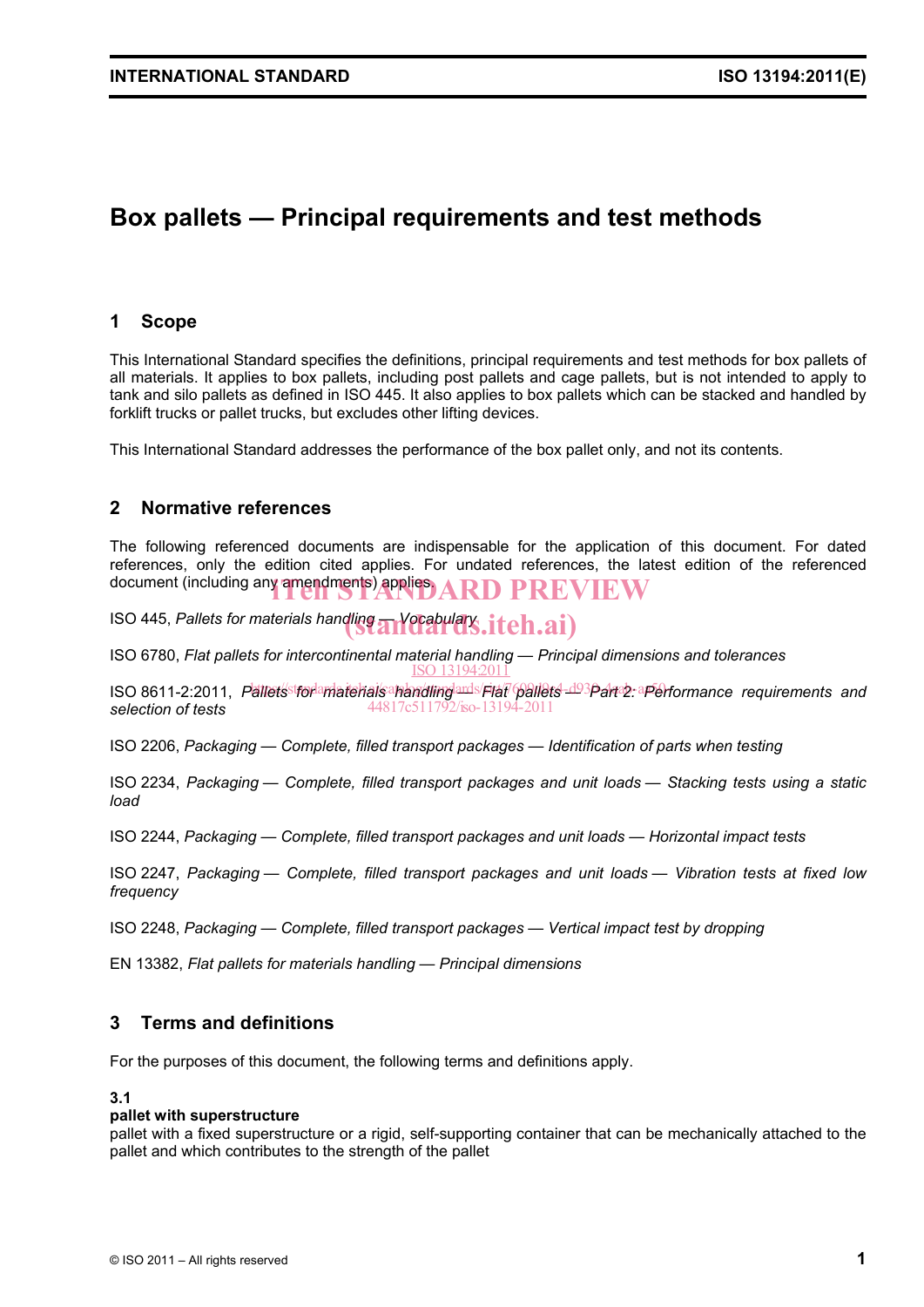#### **3.2**

#### **box pallet**

bulk container pallet

pallet with solid or close boarded sides, one or more of which can have hinged or removable gates for access as defined in ISO 445, whether fixed, collapsible or demountable

NOTE 1 See Figure 1.

NOTE 2 A box pallet can be fitted with a lid.





**Figure 1 — Examples of box pallets** 

#### **3.3 fixed box pallet**

box pallet with sides permanently and rigidly fixed to the deck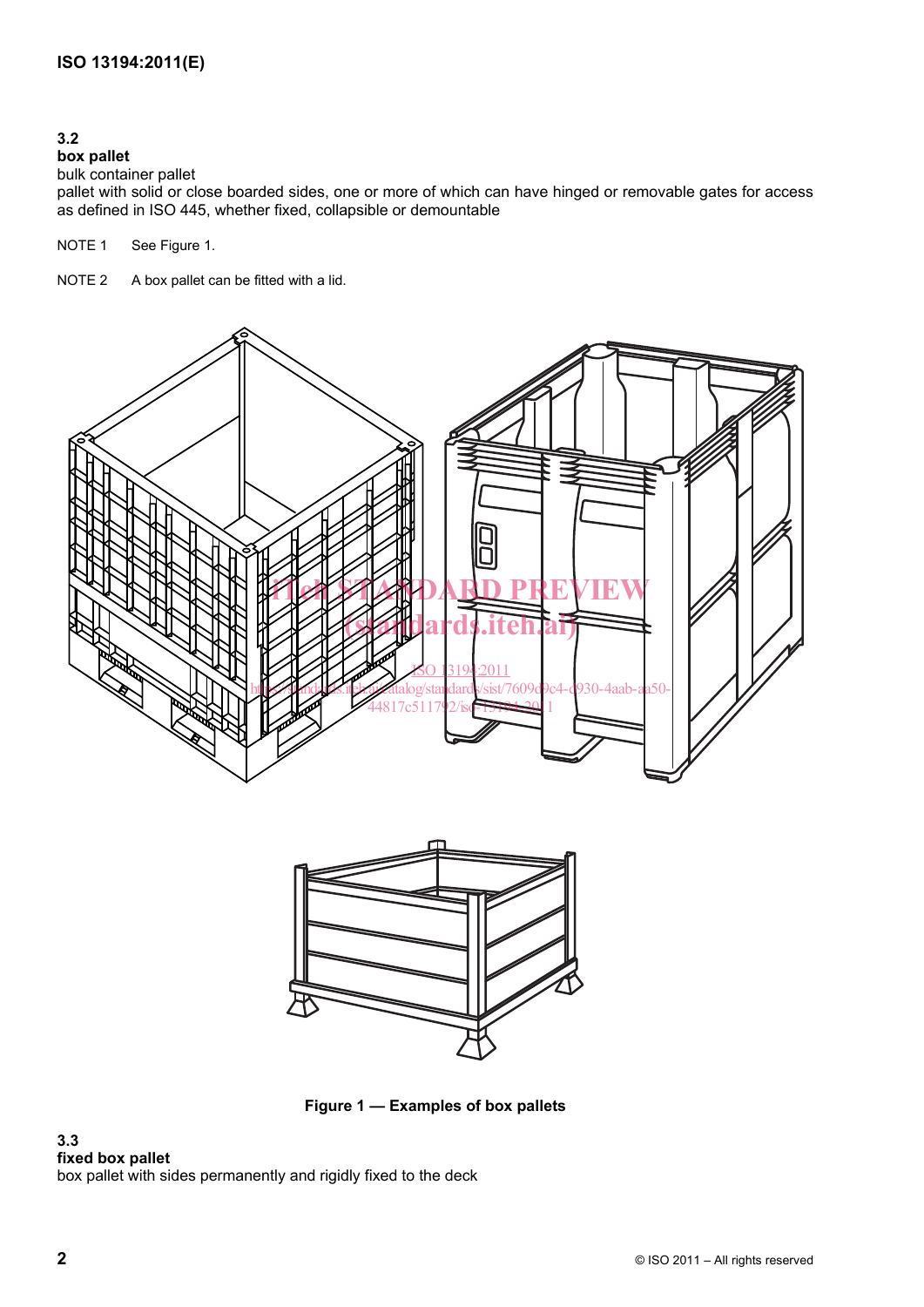**3.4 collapsible box pallet** 

box pallet with sides hinged to the deck

NOTE See Figure 2.



44817c511792/iso-13194-2011

**demountable box pallet** 

box pallet with removable sides

NOTE See Figure 3.



**Figure 3 — Example of demountable box pallet**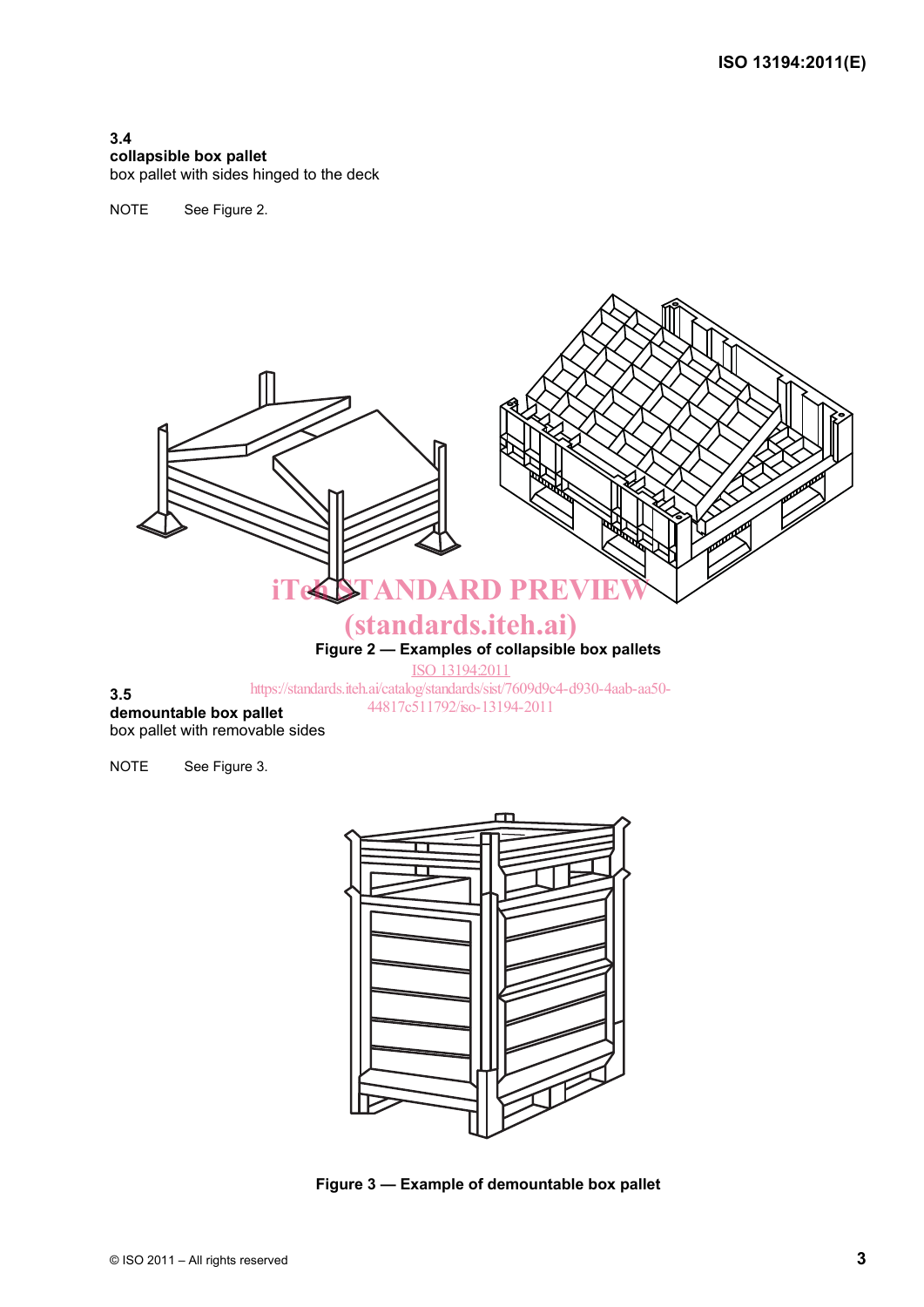### **3.6**

**post pallet**  pallet having posts to permit stacking, and fitted with either removable rails or gates

NOTE See Figure 4.



**Figure 4 — Examples of post pallets** 

#### **3.7**

**cage pallet** 

pallet with mesh, rodded or barred sides, one or more of which can have a hinged or removable gate for access

NOTE See Figure 5.